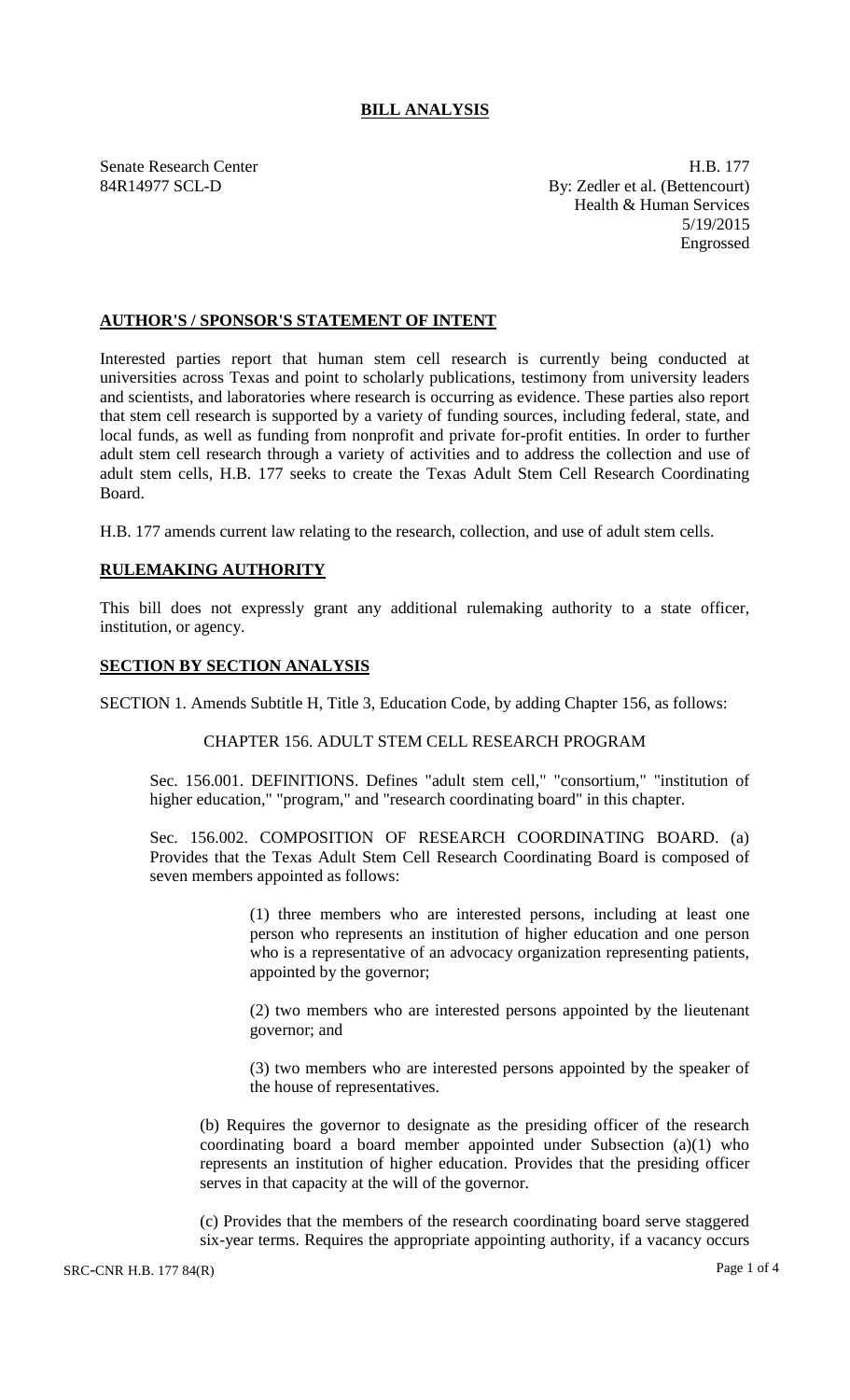on the board, to appoint, in the same manner as the original appointment, another person to serve for the remainder of the unexpired term.

Sec. 156.003. CONFLICT OF INTEREST. (a) Defines "Texas trade association" in this section.

(b) Prohibits a person from being a member of the research coordinating board if:

(1) the person is an officer, employee, or paid consultant of a Texas trade association in the field of medicine;

(2) the person's spouse is an officer, manager, or paid consultant of a Texas trade association in the field of medicine; or

(3) the person is a member of the Texas Higher Education Coordinating Board (THECB).

(c) Prohibits a person from being a member of the research coordinating board if the person is required to register as a lobbyist under Chapter 305 (Registration of Lobbyists), Government Code, because of the person's activities for compensation on behalf of a profession related to the operation of the board.

Sec. 156.004. COMPOSITION OF CONSORTIUM. (a) Requires the research coordinating board to establish the Texas Adult Stem Cell Research Consortium.

(b) Provides that the consortium is composed of participating institutions of higher education and businesses that:

(1) accept public money for adult stem cell research; or

(2) otherwise agree to participate in the consortium.

Sec. 156.005. ADMINISTRATION OF PROGRAM; GUIDELINES AND PROCEDURES. (a) Requires the research coordinating board to administer the program to:

(1) make grants and loans to consortium members for:

(A) adult stem cell research projects, including projects to develop therapies, protocols, or medical procedures involving adult stem cells;

(B) the development of facilities to be used solely for adult stem cell research projects; and

(C) the commercialization of products or technology involving adult stem cell research and treatments;

(2) support consortium members in all stages of the process of developing treatments and cures based on adult stem cell research, beginning with initial laboratory research through successful clinical trials;

(3) establish appropriate regulatory standards and oversight bodies for:

(A) adult stem cell research conducted by consortium members; and

(B) the development of facilities for consortium members conducting adult stem cell research; and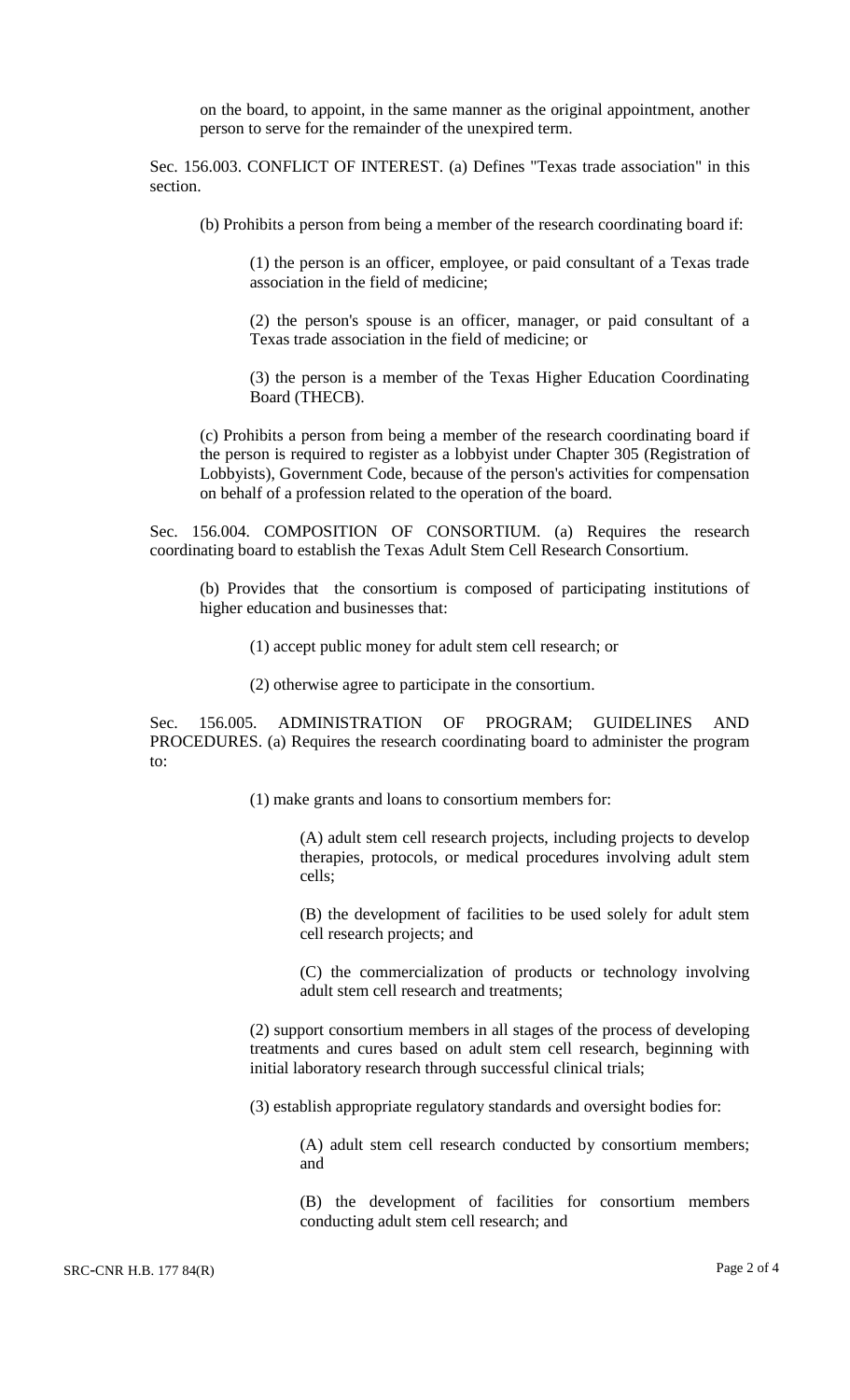(4) assist consortium members in applying for grants or loans under the program.

(b) Requires the research coordinating board to develop research priorities, guidelines, and procedures for providing grants and loans for specific research projects conducted by consortium members. Requires that the priorities, guidelines, and procedures require the grants and loans to be made on a competitive, peer review basis.

Sec. 156.006. FUNDING. Requires the program to be funded by gifts, grants, and donations described by Section 156.007. Prohibits the program from being funded by legislative appropriations.

Sec. 156.007. GIFTS, GRANTS, AND DONATIONS. Requires the consortium to solicit, and the research coordinating board may accept on behalf of the consortium, a gift, grant, or donation made from any public or private source for the purpose of promoting adult stem cell research or commercialization.

Sec. 156.008. BIENNIAL REPORT. Requires the research coordinating board, not later than September 1 of each even-numbered year, to submit a report of the board's activities and recommendations to THECB and to the governor, the lieutenant governor, the speaker of the house of representatives, and the presiding officer of each legislative standing committee or subcommittee with jurisdiction over higher education.

SECTION 2. Amends Section 162.001, Health and Safety Code, by adding Subdivision (4) to define "adult stem cell."

SECTION 3. Amends Chapter 162, Health and Safety Code, by adding Section 162.020, as follows:

Sec. 162.020. ADULT STEM CELL COLLECTION. Authorizes blood obtained by a blood bank to be used for the collection of adult stem cells if the donor consents in writing to that use.

SECTION 4. Amends the heading to Chapter 1003, Health and Safety Code, to read as follows:

## CHAPTER 1003. ADULT STEM CELLS

SECTION 5. Amends Chapter 1003, Health and Safety Code, by adding Sections 1003.002 and 1003.003, as follows:

Sec. 1003.002. GENERAL REQUIREMENTS FOR ADULT STEM CELL USE IN HEALTH CARE. Provides that a person using adult stem cells in the provision of health care:

(1) must use adult stem cells that are properly manufactured and stored; and

(2) may only use adult stem cells in a clinical trial approved by the United States Food and Drug Administration.

Sec. 1003.003. ADDITIONAL REQUIREMENTS FOR ADULT STEM CELL USE IN HOSPITALS. Authorizes a hospital to use adult stem cells in a procedure if:

(1) a physician providing services at the hospital determines that the use of adult stem cells in the procedure is appropriate;

(2) the patient consents in writing to the use;

(3) the requirements for stem cell use under Section 1003.002 are met;